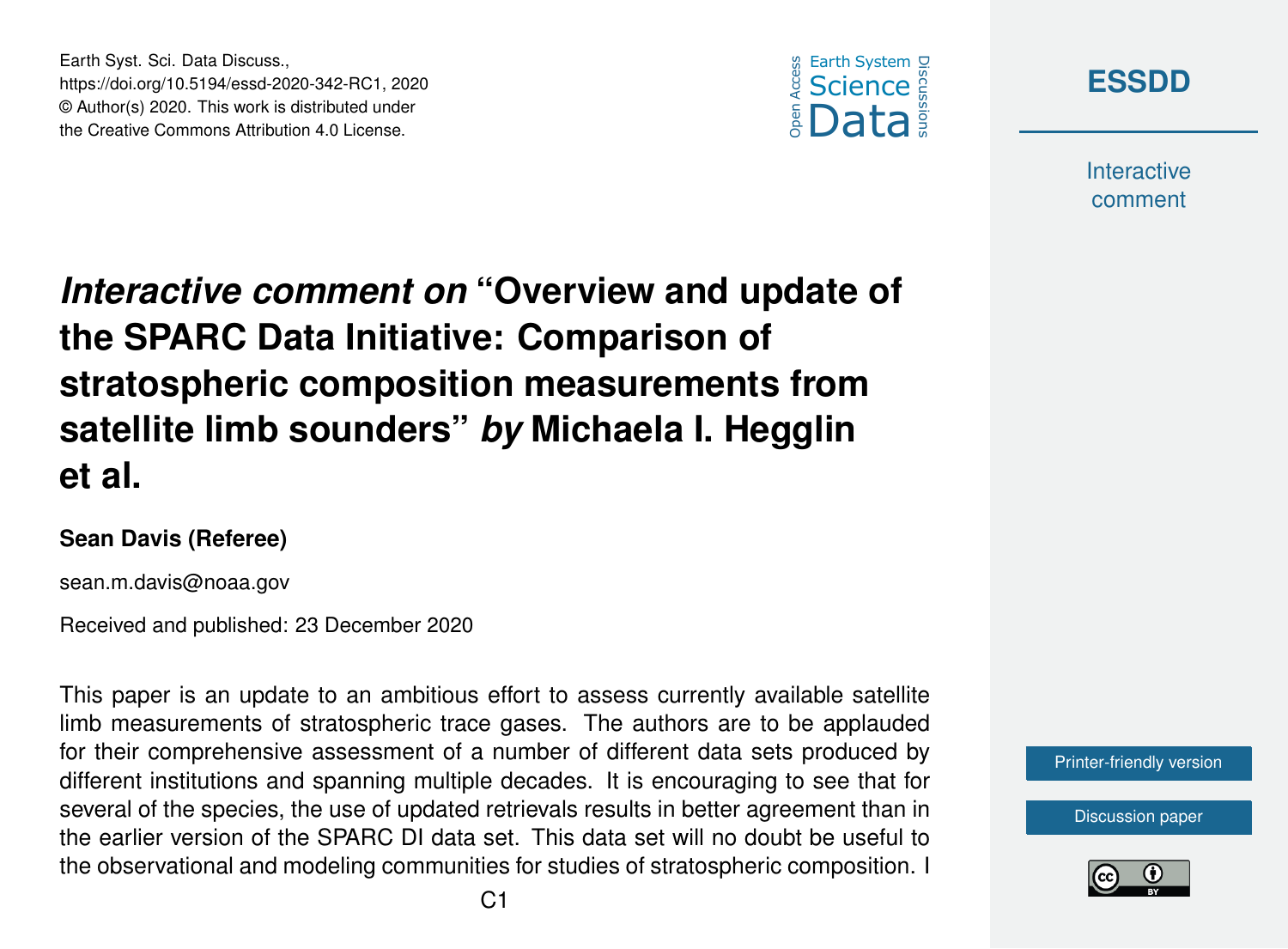have only a few minor comments and recommendations before it is accepted to ESSD.

Page 3, lines 15-20 – This data also contributed to several of the S-RIP chapters/papers, and I think that is worth mentioning here somewhere.

Page 9, Lines 1-3 – As I understand it there are multiple MIPAS retrievals from different groups. Could the authors please provide some justification for why they choose the IMK retrieval, and/or provide any information and references concerning known differences between the retrievals?

Page 5, line 22 – the reference to appendix table A4 seems quite out of order. Additionally, I don't understand the distinction between the figures and tables in the "appendix" versus the main text. Content-wise, it seems like the material in the appendix belongs in the paper itself and is not really an appendix.

Page 10, section 2.14 – It would be helpful if the authors mentioned the end date and reason for the end of HIRDLS data.

Page 11, section 2.16 – It looks like the authors are using two different versions of OMPS (based on table A5). Which is the primary one they are considering? Reference to/discussion of the version they are using here would be helpful. Also, I believe there is yet another OMPS-LP retrieval that is not included here (Kramarova et al., 2014). As with the MIPAS discussion it would be helpful to have some insight into the choices the authors have made and justifications for excluding certain products, and what the known major differences are between the retrievals.

Kramarova, N. A., Nash, E. R., Newman, P. A., Bhartia, P. K., McPeters, R. D., Rault, D. F., Seftor, C. J., Xu, P. Q. and Labow, G. J.: Measuring the Antarctic ozone hole with the new Ozone Mapping and Profiler Suite (OMPS), Atmospheric Chemistry and Physics, 14(5), 2353–2361, doi:10.5194/acp-14-2353-2014, 2014.

Page 11, lines 26-28 – I think the term "climatology" is a confusing term to use to describe this data set. As the authors acknowledge here, a climatology typically refers **Interactive** comment

[Printer-friendly version](https://essd.copernicus.org/preprints/essd-2020-342/essd-2020-342-RC1-print.pdf)

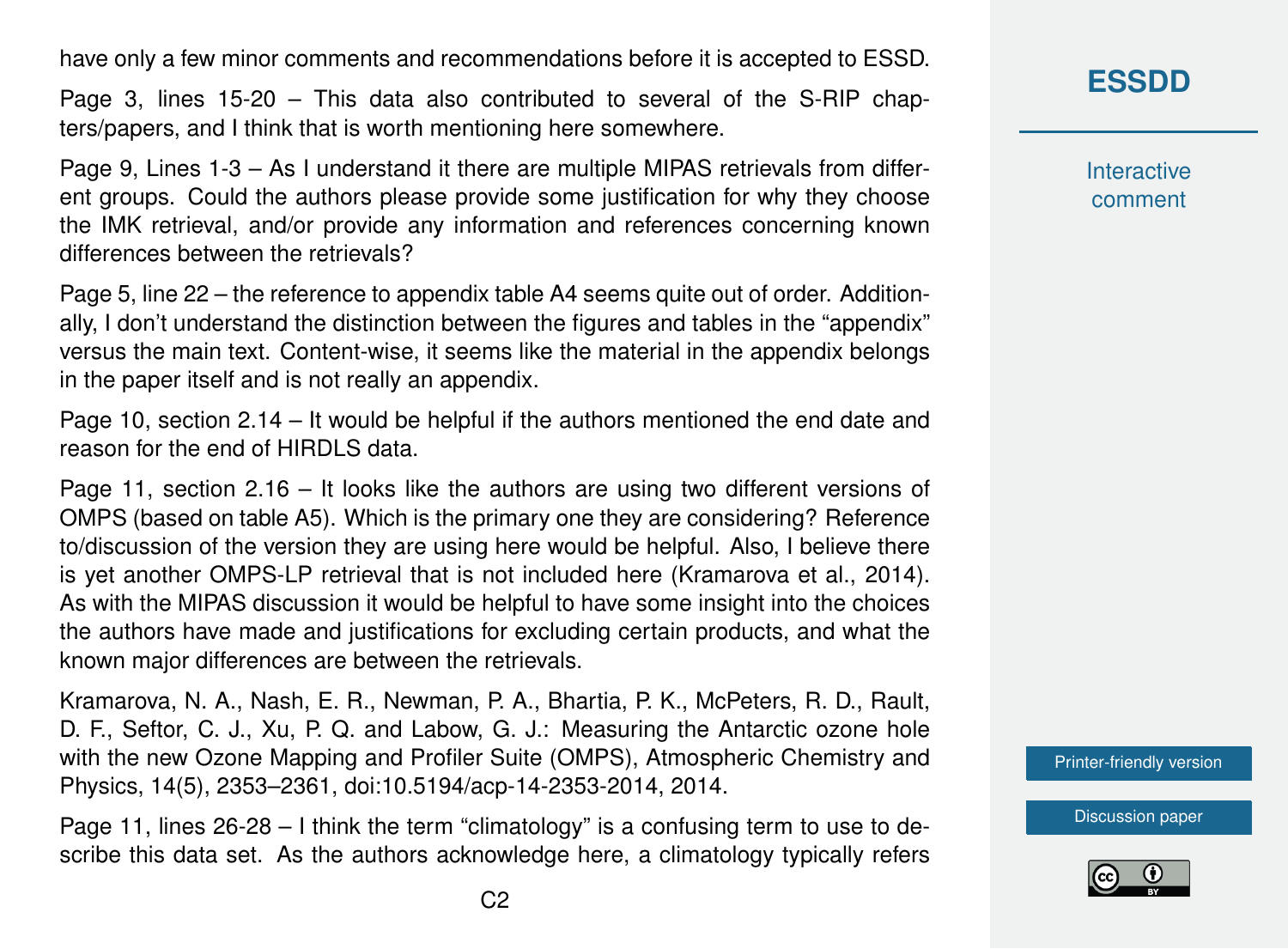to some long term mean state. But in this paper, "climatology" is being used to describe a time series. The authors also use the term "climatology" (e.g., "climatological approach") as a stand in for "gridded data set" when contrasting their approach to profile-to-profile coincident comparisons (e.g., sentence starting line 28). I also find this terminology confusing. The data set the authors have produced is a gridded time series data set, and I think it is more accurate to describe it as such.

Page 11, starting line  $28 -$  It seems as though one of the main advantages of the approach used here (comparing gridded data sets) is that all data from each sensor are used in the comparison, as opposed to profile-profile comparisons where some profiles simply don't meet the chosen coincidence criteria. I believe this is the reduction in random error the authors are referring to here. However, this benefit must be weighed against the sampling bias (e.g., as addressed in Toohey et al 2013) that is introduced when one grids data. It's not totally obvious how these two factors compete, and some acknowledgement of this balance would be appreciated.

Page 12, line 16 – What do the authors mean by hybrid log-linear here? Do you mean interpolating the log VMR linearly in altitude, or interpolating the VMR linearly in log pressure? I'm guessing the latter, but please clarify.

Page 12 lines 16-20 – It appears as though the authors are using the most convenient method for converting to VMR on a pressure grid for each individual data set. I don't mean to belittle this approach because it would be a rather Herculean task to use a common data source for all the different instruments. And even then some of the retrievals may use p/T in their retrieval "upstream" of what is available to the public. Nevertheless, I think it is important to recognize that this grid conversion using different ancillary data as a possible source of uncertainty. I am not aware of any work that has attempted to quantify this source of uncertainty, but any additional discussion or references related to this issue would be very helpful.

Page 14, paragraph line 17 – 22 – This paragraph doesn't make any sense and should

## **[ESSDD](https://essd.copernicus.org/preprints/)**

**Interactive** comment

[Printer-friendly version](https://essd.copernicus.org/preprints/essd-2020-342/essd-2020-342-RC1-print.pdf)

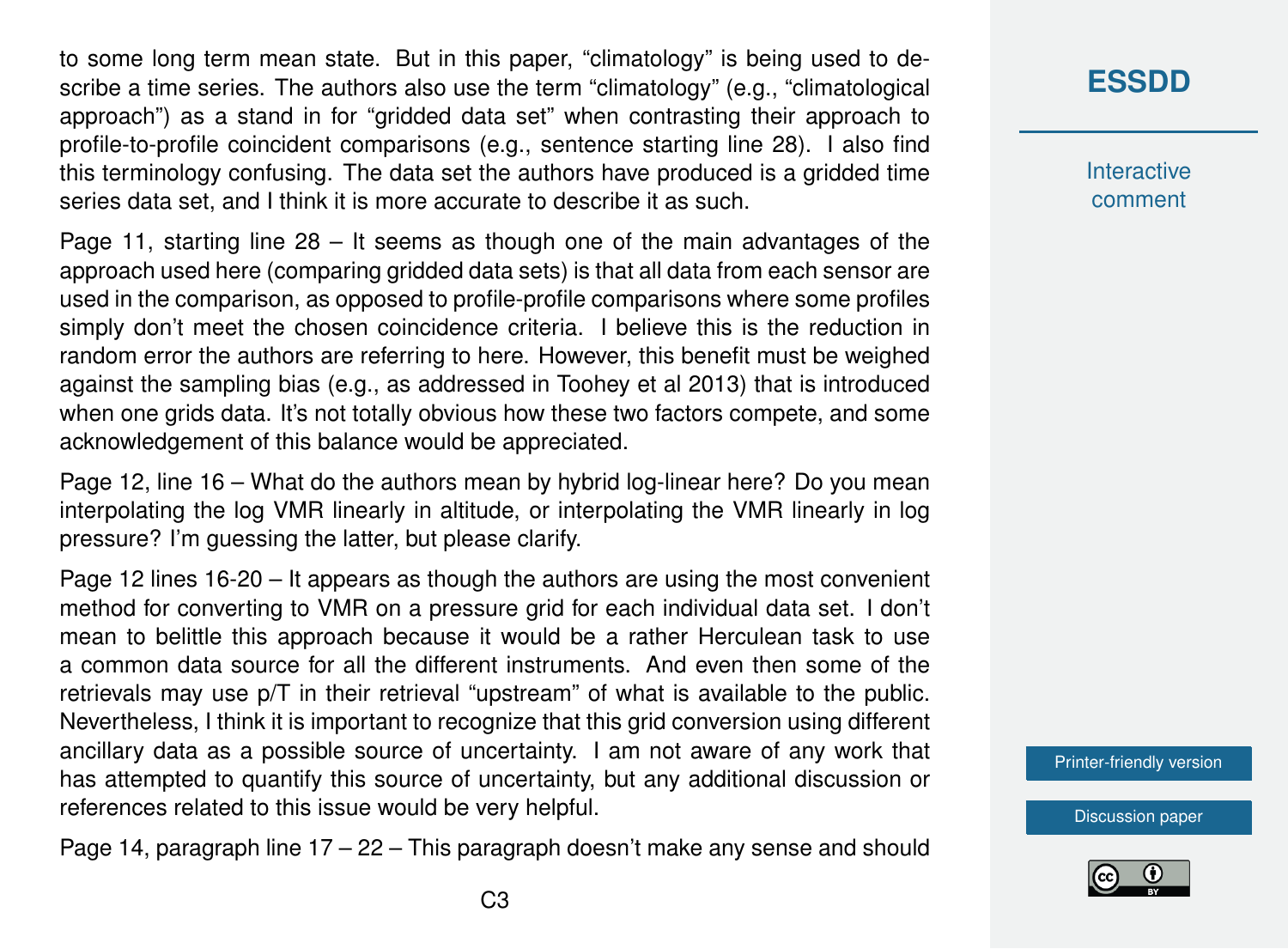probably be removed. It is addressing some evaluation that is not shown in the paper, and doesn't really even explain what the result is from this evaluation.

Page 15, line 25 – spectroscopical -> spectroscopic

Page 15, line 30 – considerable -> considerably

Page 16, line 22 – The Wang et al paper is now published

Page 16, lines 22-24 – The altitude registration problem is easily corrected, as outlined in the appendix of Wang et al 2020. The authors should implement this correction.

Page 17, line 31 – "also slightly" -> "also has slightly"

Page 21, line 25 – "mechanism" -> "mechanisms"

Page 22, line 5 – I think you mean "time" here instead of "date"

Page 24, line 19 – this paragraph ends abruptly. Can you say something about how this compares to SPARC 2017, as is done for the other species?

Page 23, line 23-25 – This is a run on sentence.

Table A5 – as previously mentioned, Wang et al. paper has been published now.

Table A6 – should cite Davis et al. for the SAGE III/ISS water vapor

Davis, S. M., Damadeo, R., Flittner, D., Rosenlof, K. H., Park, M., Randel, W. J., et al. (2020). Validation of SAGE III/ISS solar water vapor data with correlative satellite and balloonâ $\tilde{A}$  Rhorne measurements. Journal of Geophysical Research: Atmospheres, 125, e2020JD033803. https://doi.org/10.1029/2020JD033803

Data versions questions:

In general it is preferable to use the newest data set from each satellite. There is a new Aura MLS version 5 data set, which I assume will become the widely adopted version of the data to use. Could this be included in the data set? Similarly, there is a **Interactive** comment

[Printer-friendly version](https://essd.copernicus.org/preprints/essd-2020-342/essd-2020-342-RC1-print.pdf)